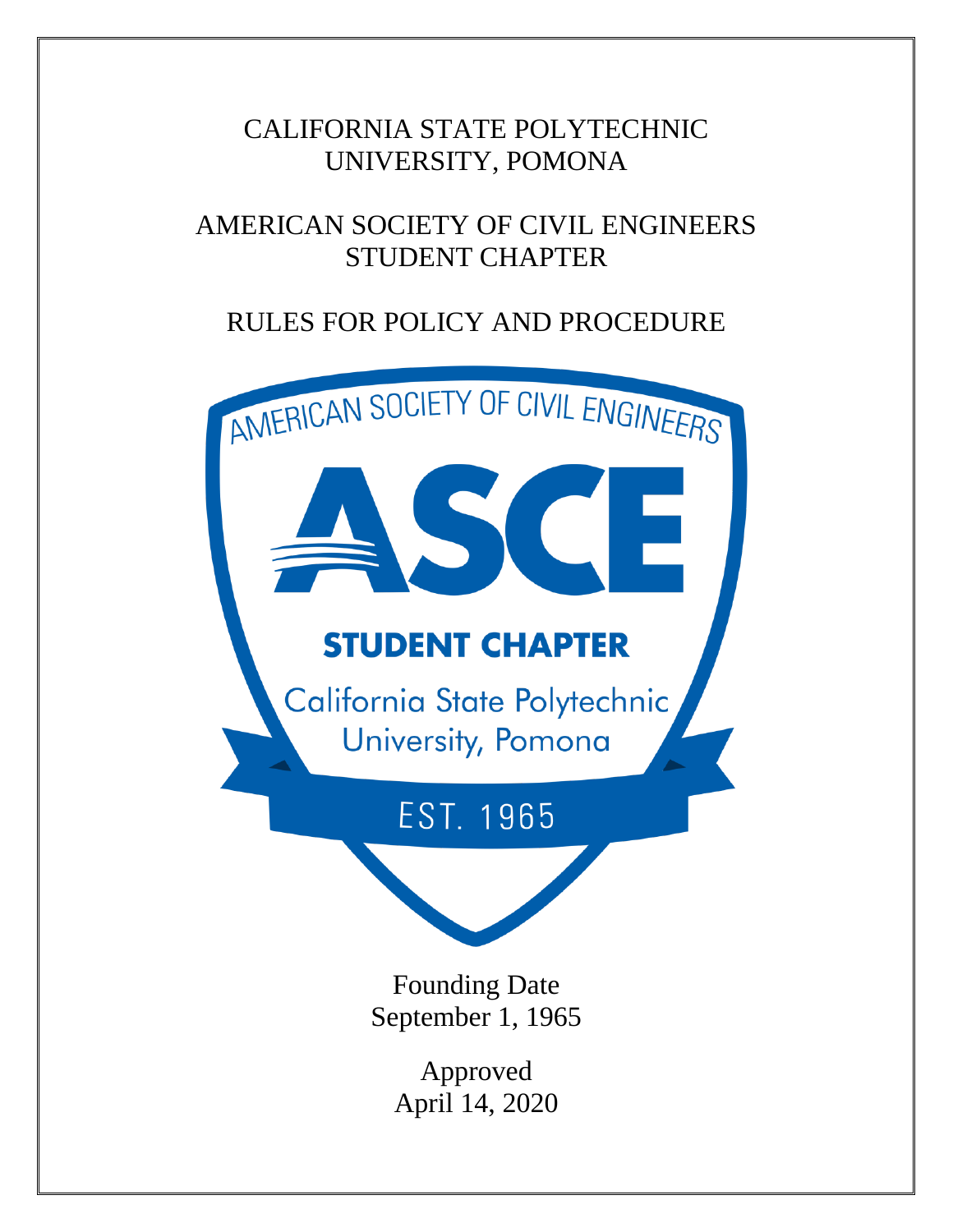



## TABLE OF CONTENTS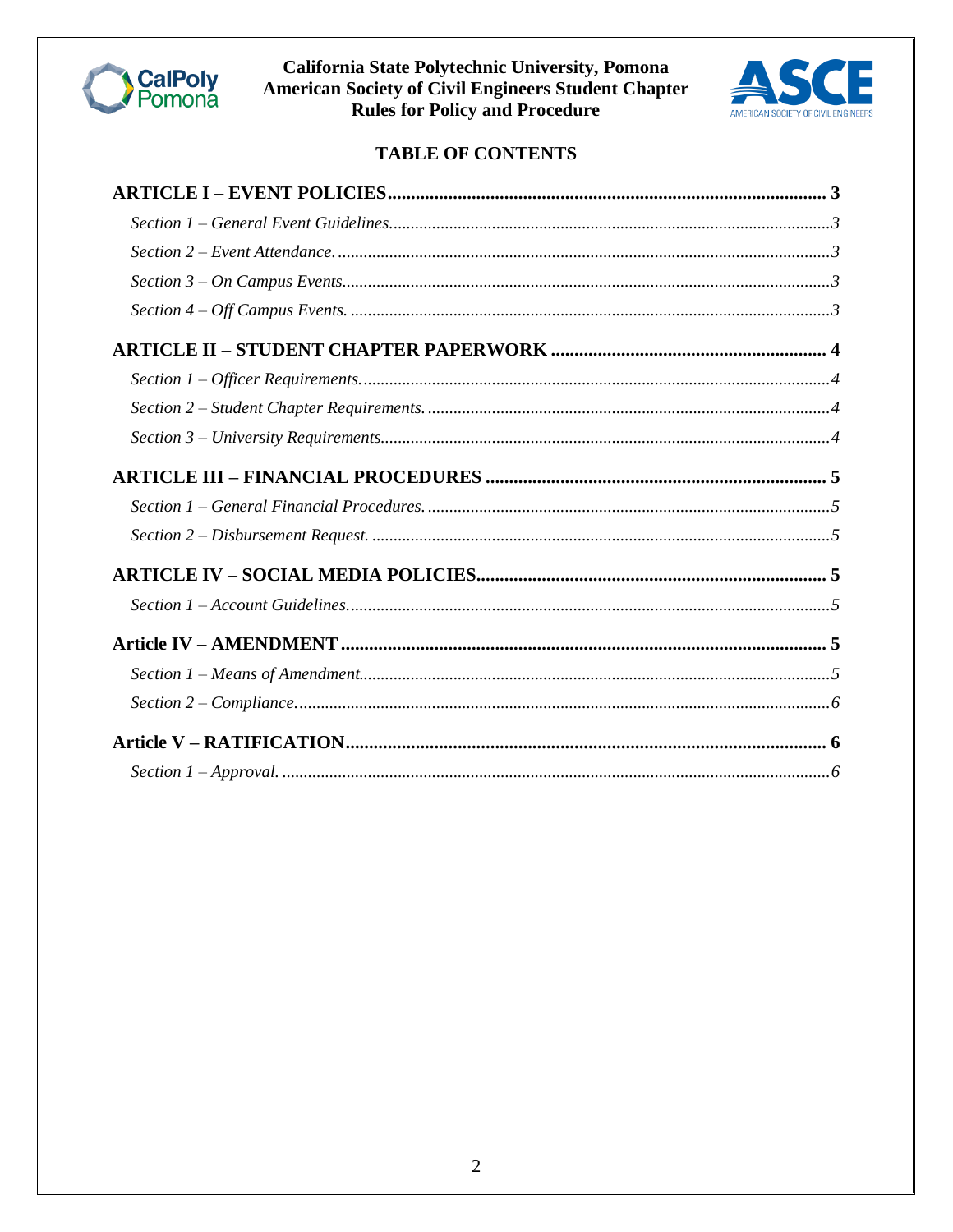



## **ARTICLE I – EVENT POLICIES**

### **Section 1 – General Event Guidelines.**

All Student Chapter events shall abide by ASI, OSLCC, University and CSU Policies including the Office of Equity and Compliance standards and submit required paperwork as required by each entity prior and following an event.

- **1. Consecutive Events.** It is recommended that Student Chapter events shall not be scheduled on two consecutive days unless the nature of the event is continuous.
- **2. Marketing.** All Student Chapter marketing media must be approved prior to the use in advertising events in any form digitally or printed.
	- **2.1.** Printed material must be stamped and approved by OSLCC before posting.
- **3. Food Permit.** All Student Chapter events that serve food shall submit a Food Permit to Environmental Health and Safety three (3) business days prior to the event.
	- **3.1.** At least one (1) officer with a valid Food Handlers License and the approved Food Application must be present during the food preparation and serving of the event.

### **Section 2 – Event Attendance.**

It is recommended that Student Chapter events have at least a two-thirds (2/3) majority of all Officers and three-fifths (3/5) majority of the Executive Board of Directors at all events to assist in the execution of said event. Officers must attend all Class I events, three-fourths (3/4) of Class II events, one-half (1/2) of Class III events and one-fourth (1/4) of Class IV events.

- **1. Class I.** Essential Student Chapter Event. Mandatory event for all Officers to attend pursuant to Student Chapter Constitution and Bylaws, Article V, Section 2.1.
- **2. Class II.** Annual Student Chapter Event where support is required. All Officers should request work off in advance and attempt to attend another class section if class conflicts.
- **3. Class III.** Student Chapter Event where support is needed. All Officers should make an effort to attend the event, work and classes permitting.
- **4. Class IV.** External Organization Event. Payment may be required to attend.
- **5. Class V.** Invitation only. Application may be required to attend.

## **Section 3 – On Campus Events.**

All on campus Student Chapter affairs, events and programs shall submit the following:

- **1. Event Application.** An Event Application to be approved by the Office of Student Life and Cultural Centers (OSLCC) fifteen (15) business days prior to the event.
- **2. Facilities Use Request.** A Facilities Use Request to Facilities Planning and Management for events that require use of campus facilities four (4) business days prior to the event.

## **Section 4 – Off Campus Events.**

All off campus Student Chapter affairs, events and programs shall submit the following:

- **1. Before Event.** Authorization to Travel (AT); Release of Liability (ROL); and Estimated Travel Expense (ETE) Forms submitted to ASI Financial Services fourteen (14) business days prior to the event and receive a Travel Authorization (TA) Number upon approval.
- **2. After Event.** Travel Expense Claims (TEC) and Disbursement Requests within ten (10) business days to ASI Financial Services following an event.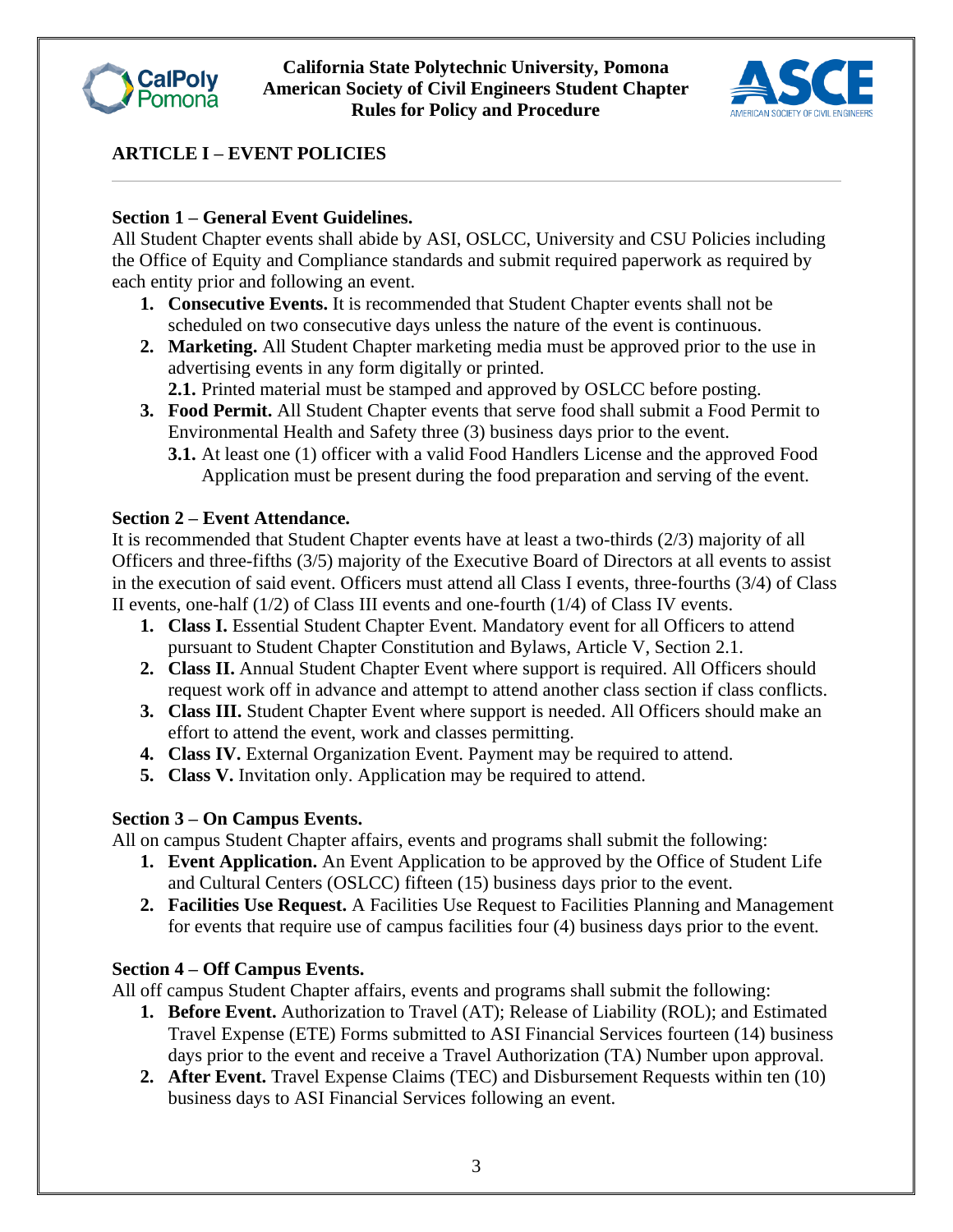



## **ARTICLE II – STUDENT CHAPTER PAPERWORK**

#### **Section 1 – Officer Requirements.**

Pursuant to Student Chapter Constitution and Bylaws, Article V, Section 2.3-2.5, Officers shall:

- **1. Officer Meeting Minutes.** Complete Officer Meeting Minutes one (1) hour prior to any Officer or Special Meeting; AND
- **2. General Meeting Slides.** Complete General Meeting Slides by 11:59 PM the Tuesday prior to any meeting in which they are presenting; AND
- **3. Transition Notes and Meeting.** Complete Officer Transition Notes by the 13th Officer Meeting in the Spring Semester. Have a Transition Meeting with the incoming Officer for their position by April 30th.

### **Section 2 – Student Chapter Requirements.**

Pursuant to Student Chapter Constitution and Bylaws, Article V, Section 2.2, Officers shall submit ASCE, ASI, OSLCC, University and CSU paperwork within two (2) Officer Meetings for affairs, events and programs falling under their jurisdiction, including, but not limited to:

- **1. Annual Report (AR) Write Up.** Completed by Primary Officer via Google Slides.
- **2. Plus/Delta Write Up.** Completed by Primary Officer via Google Form.
- **3. Newsletter Write Up.** Completed by Primary Officer via Google Form.
- **4. Membership Points.** Submitted by Primary Officer to the Membership Chair for data entry into the Membership Point System.
- **5. Photos and Videos.** Submitted by Primary Officer to the Publicity Chair for posting on Flickr Account and Website.
- **6. Event Survey.** Sent by Primary Officer to attendees via email.
- **7. Transition Notes.** Completed by Primary Officer via Google Docs outlining any changes or recommendations for the incumbent Officer to host the event next year.

### **Section 3 – University Requirements.**

Pursuant to Student Chapter Constitution and Bylaws, Article V, Section 2.2, Officers shall submit ASCE, ASI, OSLCC, University and CSU paperwork within two (2) Officer Meetings for affairs, events and programs falling under their jurisdiction, including, but not limited to:

- **1. Associated Students Incorporated (ASI).** BSC Reservation; Authorization to Travel (AT); Release of Liability (ROL); Estimated Travel Expense (ETE); Travel Expense Claims (TEC); Disbursement Requests (DR); and Signed Memorandums, as needed.
- **2. Office of Student Life and Cultural Centers (OSLCC).** Event Application; Room Reservation; and Amplified Sound Request.
- **3. Environmental Health and Safety (EH&S).** Food Permit and Food Handlers License.
- **4. Facilities Planning and Management (FPM).** Facilities Use Request.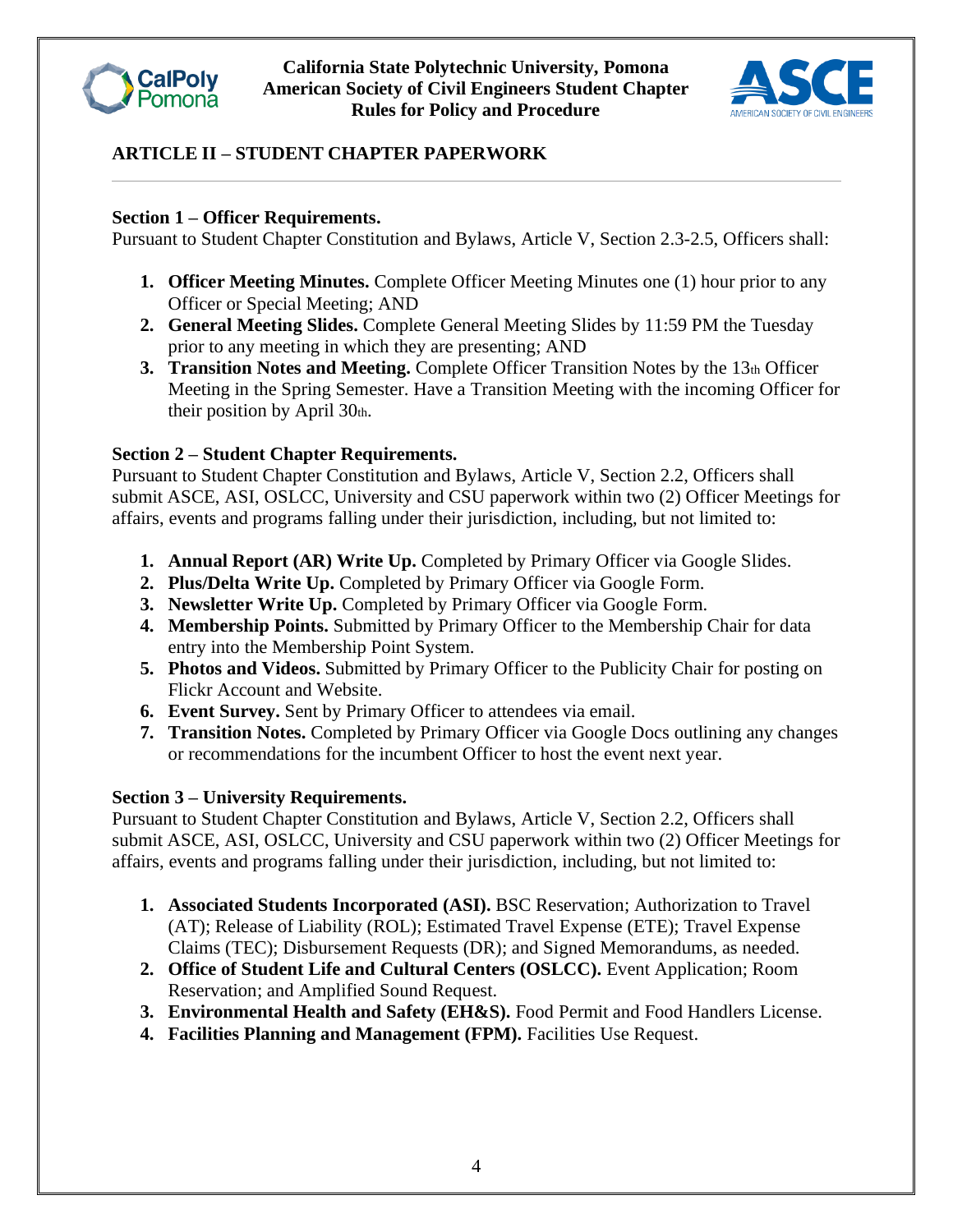



## **ARTICLE III – FINANCIAL PROCEDURES**

#### **Section 1 – General Financial Procedures.**

- **1.** All monies of this organization shall be deposited into and disbursed from, the Student Chapter ASI, Agency, Foundation or Venmo Account.
- **2.** Event Booth Registration and money collection shall abide by ASI Financial Services Cash Handling Procedures.
- **3.** All checks or money orders shall be payable to "CPP ASCE" with the payers Bronco ID number in the memo line.

#### **Section 2 – Disbursement Request.**

- **1.** Before a purchase is made, it must be approved by the Treasurer to be checked for compliance with the Annual Budget.
- **2.** After purchase is made and event has occurred the purchasing officer must complete and submit a Disbursement Request to the Treasurer within two (2) Officer Meetings.
	- **2.1.** Disbursement Request not submitted within the designated time period may be subject to penalties. No Disbursement request will be processed following the end of a semester or an academic term.
- **3.** The Treasurer shall check the accuracy of all forms prior to obtaining a signature from the Faculty Advisor and subsequent submittal to ASI Financial Services for processing.

## **ARTICLE IV – SOCIAL MEDIA POLICIES**

#### **Section 1 – Account Guidelines.**

- **1.** The Publicity Chair shall be primarily responsible for managing and posting on all Student Chapter Social Media Accounts.
	- **1.1.** The Executive Board of Directors shall authorize additional Officers posting rights.
- **2.** Account log-in and password information shall not be shared. Should any log-in and/or password information be compromised, the EBOD shall be notified immediately and handle the resetting of log-in and/or password information.
- **3.** Exceptions to this Social Media Policy shall be recommended by the EBOD and approved by the President, based on the overall needs and interests of the organization.

#### **Article V – AMENDMENT**

#### **Section 1 – Means of Amendment.**

Any amendment(s) to this document shall be proposed in writing by any Student Chapter Officer(s) at an Officer Meeting or Special Meeting. Once an amendment(s) is proposed, a Special Constitution Meeting will occur to evaluate proposed changes. At such meeting, Officer Quorum must be met for a vote to take place; all officers are allowed one (1) vote. A two-thirds